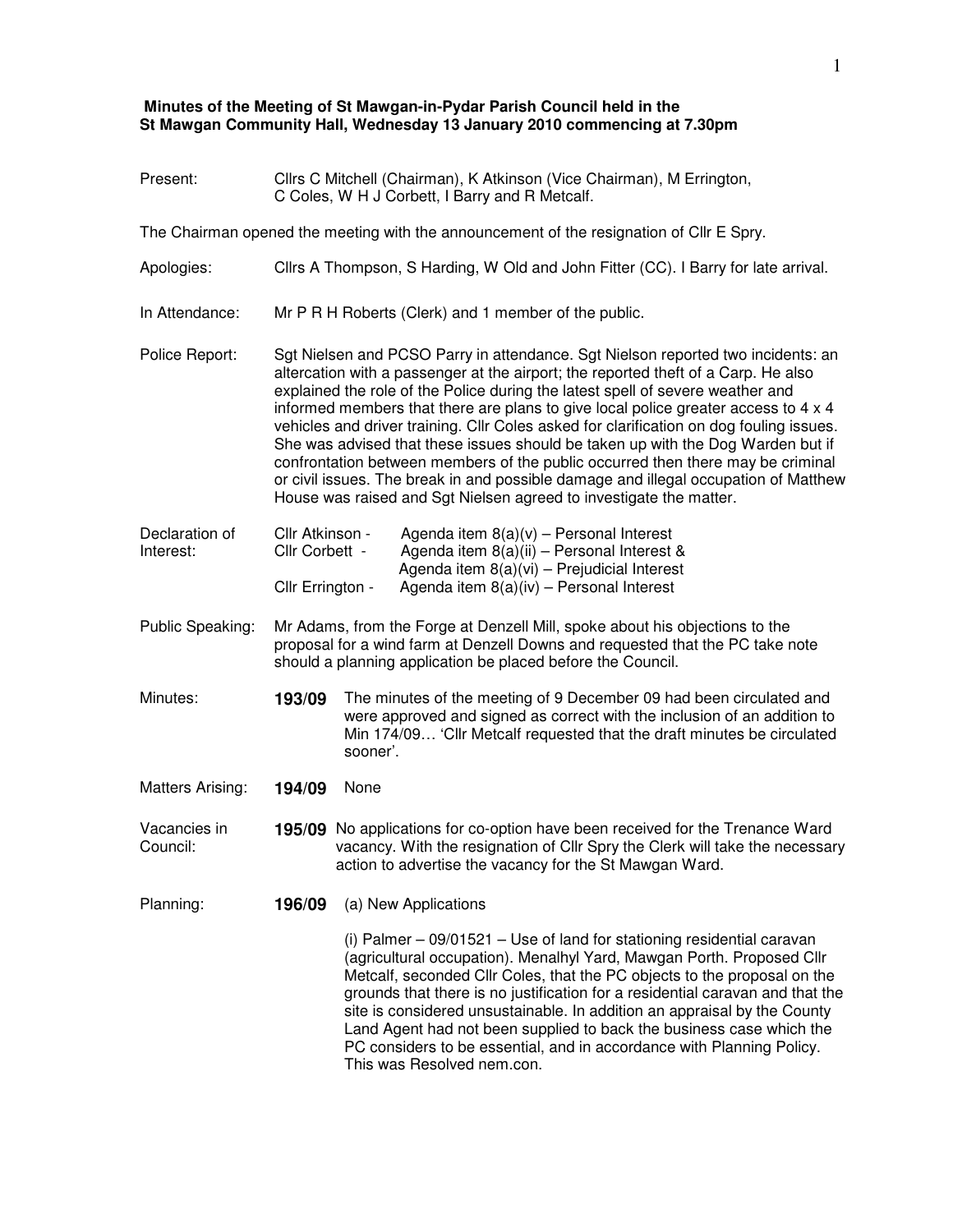(ii) Latowsky – 09/01423 – Outline Planning – Erection of 2 dwellings. Moorlands, Mawgan Porth. The planning and enforcement history for this property was noted. Proposed Cllr Corbett, seconded Cllr Metcalf, that the PC objects to this proposal on the grounds that the site lies outside the development envelope and the proposed flat roof dwellings are not in keeping with the locality. Access to the site is also unsatisfactory. This was Resolved nem.con.

Cllr Barry arrived at this juncture.

(iii) Skinner – 09/01656 – Construction of 5 holiday apartments (1  $\times$  6bed, 1 x 5 bed, 1 x 4-bed & 2 x 1-bed) amended plan to 09/01238 previously approved. The Park, Mawgan Porth. Proposed Cllr Coles, seconded Cllr Corbett, that the PC objects to the amended plan on the grounds of overdevelopment and the lack of adequate parking. This was Resolved nem.con.

(iv) Marland – 09/01648 – Proposed dwelling. Beaumar, Tredragon Road, Mawgan Porth. It was Resolved to raise no objection to this application. Voting 6 in favour with I abstention.

(v) Fisher – 09/01561 – Full planning (amended) – Proposed extension over garage and construction of balcony. 14 Lanherne Ave, St Mawgan. It was Resolved to raise no objection to this application. Voting 6 in favour. Cllr Atkinson abstained from voting.

(vi) Baldwin – 09/01653 – Retrospective application for the installation of 147sqm of solar thermal panels located on the northern boundary of the Scarlet Hotel, Tredragon Road, Mawgan Porth. It was Resolved to raise no objection to this application. Voting 4 in favour with 1 against. Cllr Barry abstained.

## (b) Advice from Cornwall Council

(i) Replacement dwelling - 3 bedroom house. Saffron Close, Trevenna Cross, St Mawgan (Min 159/09). Granted.

(ii) Retrospective application – Bulk fuel Installation, and provision of apron floodlighting columns and works to strengthen aircraft stands. Newquay Cornwall Airport (Min 159/09). Granted with a condition that plans be submitted within 6 months giving mitigation measures to prevent unacceptable light spill landside of the airport.

(iii) Alterations to Grade 2 listed building. Lower Lodge Cottage, St Mawgan (Min 159/09). Granted.

(iv) Proposed replacement building with 3 holiday lets and a house for continued residential occupation. Lanerick, The Park, Mawgan Porth (Min 140/09). Granted.

(c) Other Issues

(i) Planning Liaison Visit – Miss Gemma Dunn, Acting Principal Development Officer Cornwall Council (Central 2) will attend the February PC meeting.

(ii) Little Lanherne Farm – Pursuant to Min  $177/09(c)(i)$  the Chairman reported that the Case Officer had conducted a site visit, and that she was satisfied with the size of the extension but had made a recommendation to change aspects of the fenestration. The Chairman

had called the Standing Committee and approval was given for this application.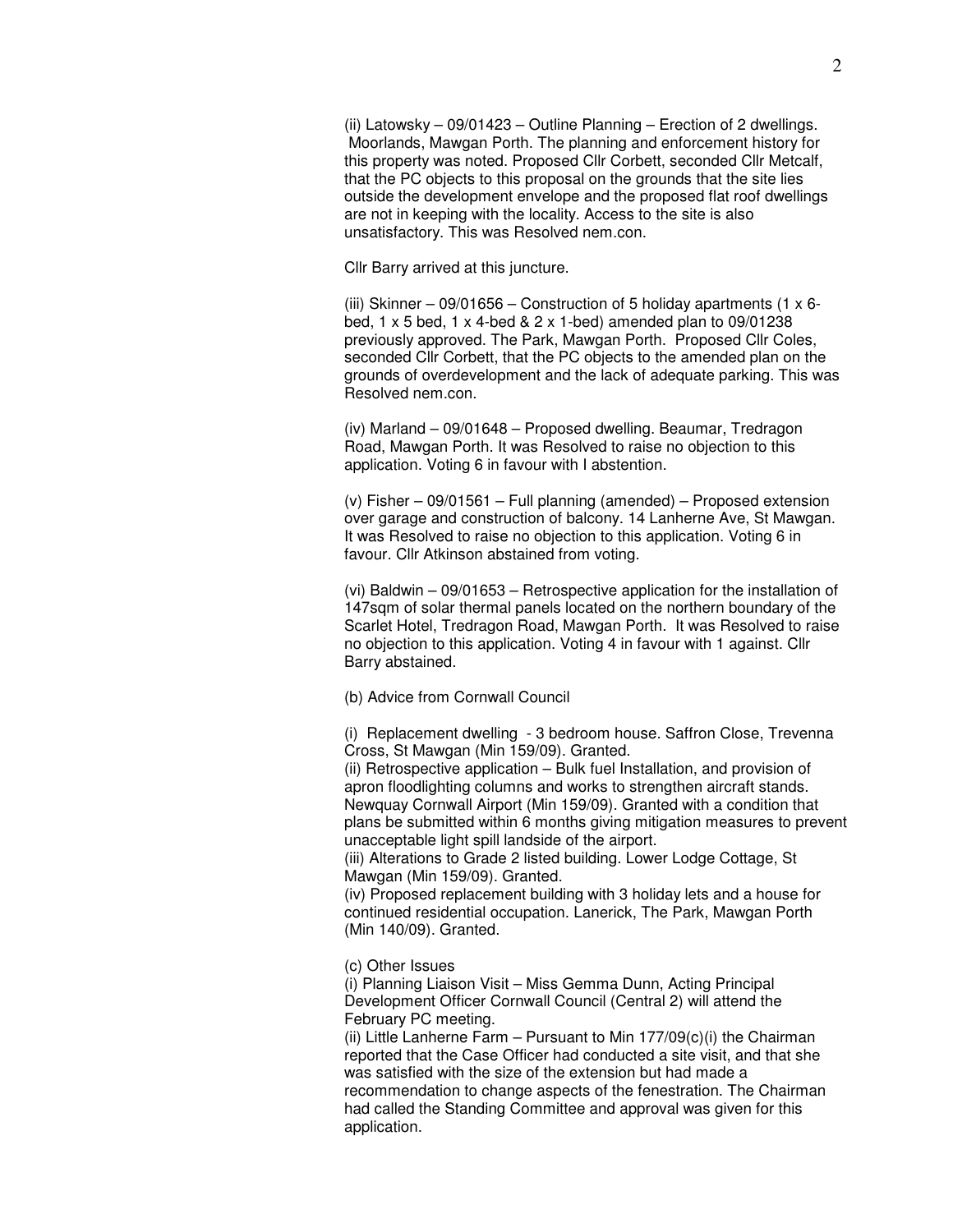| Newquay Area<br>Committee:                  | 197/09 | Cllr Errington had attended the meeting on Wednesday 16 December<br>2009. Main items on the agenda were: Fire Service report, network<br>website and traffic issues. It was agreed that a site meeting will be held at<br>the B3276 junction with the St Eval Road to again attempt to resolve the<br>visibility issues. It was also agreed to ask CC to expedite the agreed<br>40mph speed limit for the airport road.                                                                                                                                                                                                                                                                                                              |  |  |
|---------------------------------------------|--------|--------------------------------------------------------------------------------------------------------------------------------------------------------------------------------------------------------------------------------------------------------------------------------------------------------------------------------------------------------------------------------------------------------------------------------------------------------------------------------------------------------------------------------------------------------------------------------------------------------------------------------------------------------------------------------------------------------------------------------------|--|--|
| Highway Issues:                             | 198/09 | The Chairman tabled copies of two letters sent by a St Mawgan resident<br>to the Highways Division regarding the accident on 23 Dec 09, when a<br>double-decker bus lost control on the ice at the bottom of Mawgan Hill.<br>It was noted that some time elapsed before gritting of the village took<br>place during the recent cold spell. Cllr Metcalf backed the idea of an<br>approach to Highways for additional grit boxes to be placed at strategic<br>points in the village. The Clerk will take up the issues with Highways.<br>Cllr Corbett requested that a site meeting is arranged with Highways to<br>look at pothole repairs in the Parish in particular around Polgreen and<br>Still Waters lane leading to Gluvian. |  |  |
| St Mawgan<br>Village - Street<br>Furniture: | 199/09 | Community Notice Board – The Clerk tabled a quotation for a community<br>notice board to match the new Parish Council board. Cllr Metcalf will<br>complete a grant application for matched funding from the Cornwall<br>Council Local Network Community fund. It was Resolved that the PC set<br>aside a sum of up to £500 for this project.                                                                                                                                                                                                                                                                                                                                                                                         |  |  |
| Mawgan Porth<br>Beach:                      | 200/09 | Nothing to report.                                                                                                                                                                                                                                                                                                                                                                                                                                                                                                                                                                                                                                                                                                                   |  |  |
| Playing Field:                              | 201/09 | (i) Cllr Corbett advised that the refurbished gates should have an<br>additional finishing protective coat in the Spring. It was agreed that Cllr<br>Corbett arrange for this work to be carried out. In addition it was agreed<br>that the Clerk will source rubberised safety type matting to be placed by<br>the double gates and pedestrian gate to prevent erosion.<br>(ii) Play Area – Clerk to arrange for the treatment of rust on the swing<br>frames.<br>(iii) Cllr Coles asked if the PC would consider the provision of goal posts<br>for the playing field. It was understood that the youngsters in St Mawgan<br>village will be writing to the PC requesting action. It was agreed to look<br>again at this issue.    |  |  |
| <b>Burial</b><br>Ground/Closed<br>Cemetery: | 202/09 | (i) Burial Ground – Nothing to report.<br>(ii) Closed Cemetery – Clerk to progress the pruning and lopping of tree<br>branches.                                                                                                                                                                                                                                                                                                                                                                                                                                                                                                                                                                                                      |  |  |
| Footpaths:                                  | 203/09 | (i) FP 39 $-$ Further progress by CC is awaited.<br>(ii) FP13 - collapse of stone bridge - The Clerk advised that he had<br>been in contact with Carnanton Estates and there was some doubt as to<br>the ownership of the land and therefore the responsibility for the bridge.<br>An answer to clarify the situation is still awaited.                                                                                                                                                                                                                                                                                                                                                                                              |  |  |
| Council Website:                            | 204/09 | The Chairman reported that a meeting had taken place with a<br>prospective designer and a quotation obtained. A meeting with a second<br>designer will be arranged shortly as soon as he returns from holiday on<br>the 18 <sup>th</sup> January.                                                                                                                                                                                                                                                                                                                                                                                                                                                                                    |  |  |